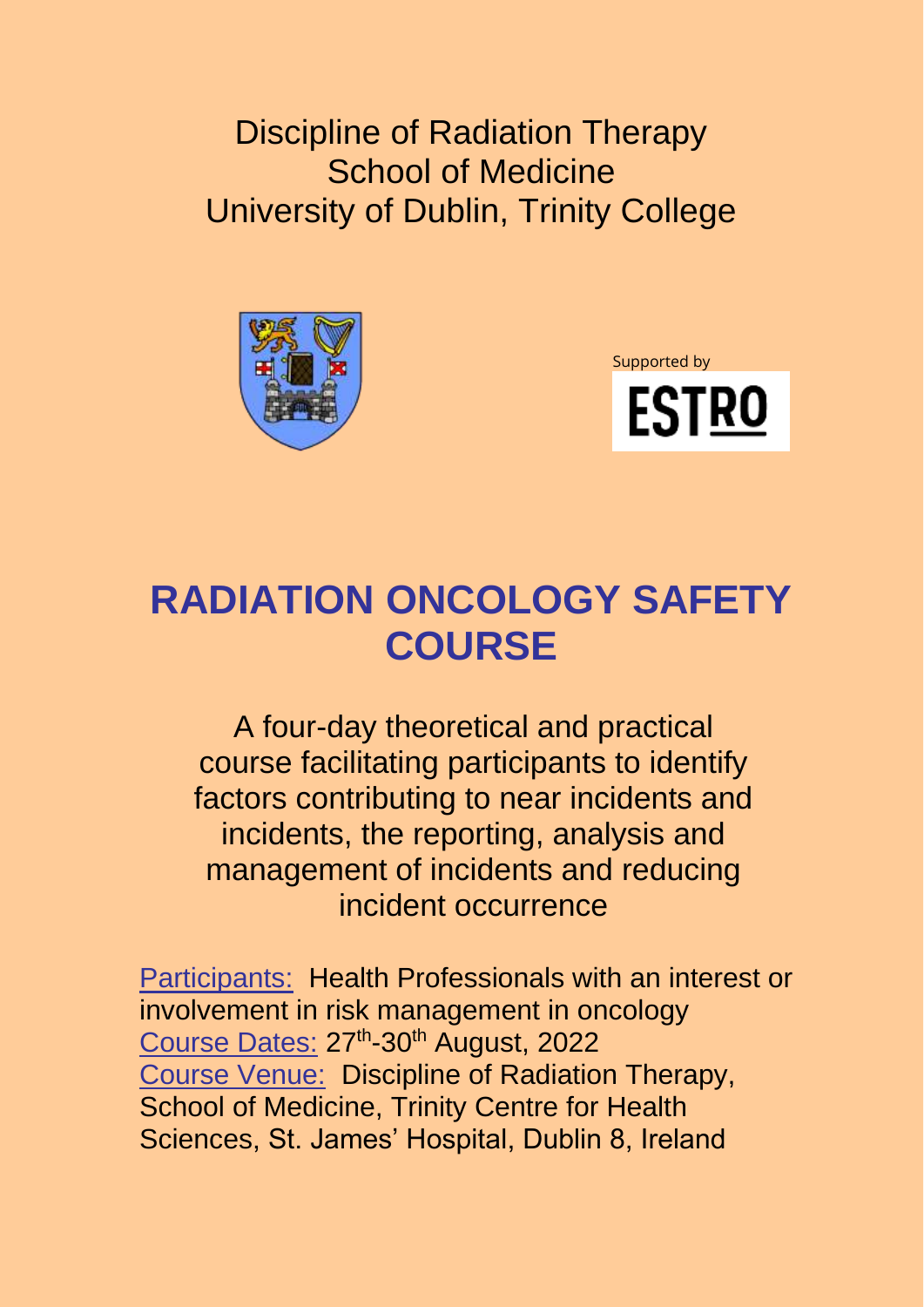### Aims of the Course:

To explore issues related to risk and risk management in radiation oncology, cyberattacks, reporting and learning from radiotherapy and other fields, analysis and management and incident reduction in the future.

- **T** To heighten awareness of risk in radiotherapy
- **D** To achieve greater safety and accuracy in radiotherapy through incident prevention and service maintenance in extreme settings
- **D** To encourage a culture of openness and shared experiences

#### **LEARNING OUTCOMES:**

- **T** To give participants the tools and understanding of how to minimise and manage a range of risks in radiotherapy
- **D** To ensure best practices in risk management aiming to enhance safety in radiotherapy
- **D** To enable international collaboration in incident reporting and encourage a culture of reporting incidents

Course Fees: Includes course notes, lunches, tea and coffee and course dinner:

| Early registration (before 15 <sup>th</sup> June 2022) | € 650 |
|--------------------------------------------------------|-------|
| Late registration                                      | € 750 |
| Two or more participants from the same centre discount |       |

Two or more participants from the same centre discount €50 for second or subsequent participants

For further information contact:

Adjunct Associate Professor Mary Coffey, Discipline of Radiation Therapy, School of Medicine, Trinity Centre for Health Sciences, St. James' Hospital, Dublin 8, Ireland. Tel: 00 353 868599543 Fax: 00 353 1 8963246 Email: mcoffey@tcd.ie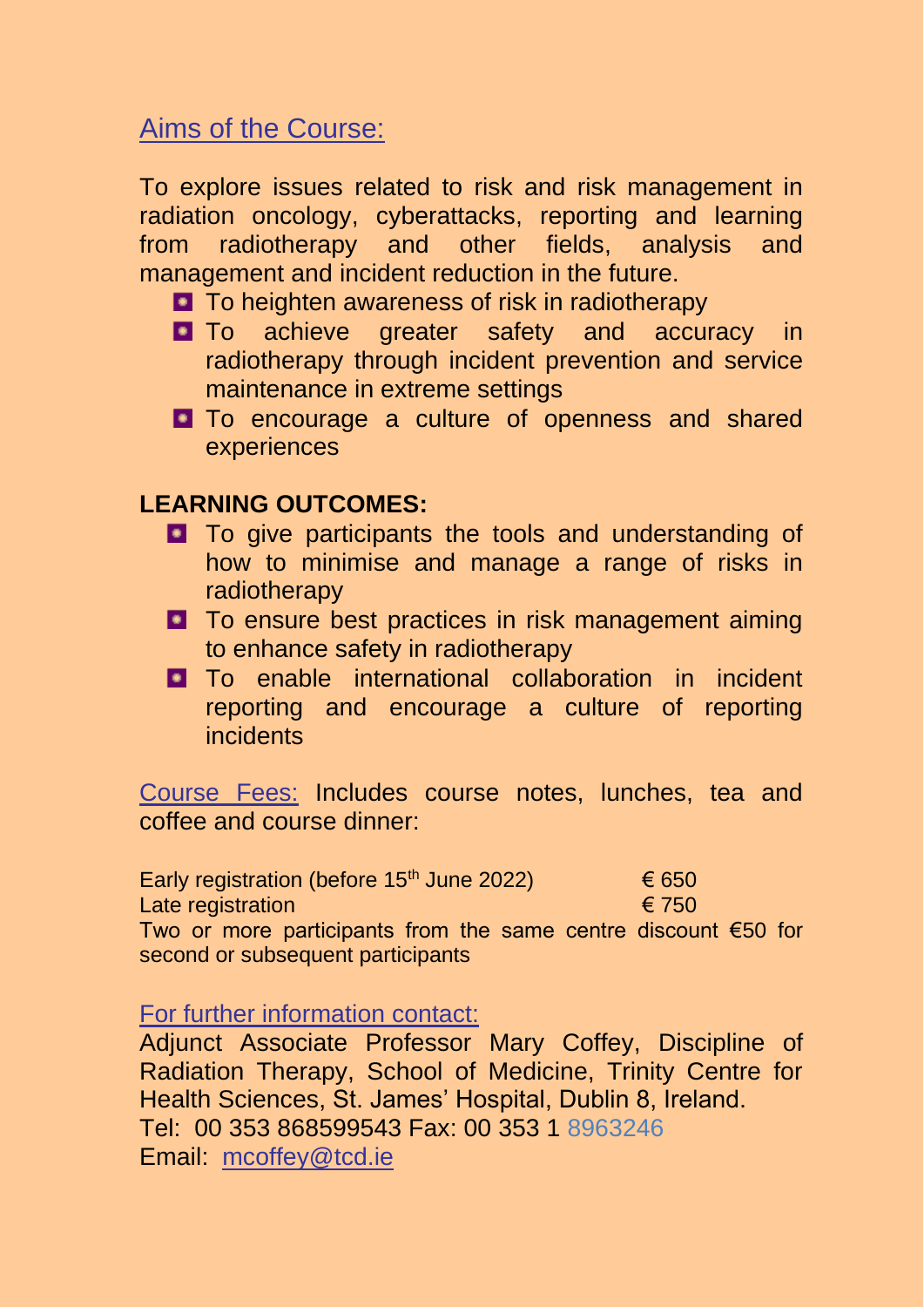#### Course Lecturers

Mary Coffey Adjunct Associate Professor, Discipline of Radiation Therapy, Trinity Centre for Health Science, St. James' Hospital, Dublin 8, Ireland

Petra Reijnders-Thijssen M.A. Manager, Quality and Patient Safety MAASTRO Clinic, Maastricht, The Netherlands

Geoff Delaney, AM, MBBS, MD, PhD, FRANZCR Professor and Director of Cancer Services, South Western Sydney Local Health District, Australia.

Todd Pawlicki, PhD Professor and Vice-Chair of Medical Physics Department of Radiation Medicine and Applied Science, University of California, San Diego U.S.A

Prof. Dr. Dirk Verellen PhD Director of Medical Physics, GZA Ziekenhuizen, Faculty of Medicine and Health Sciences, Antwerp University.

Jan Davies MSc, MD FRCPC FrAeS Professor of Anaesthesiology, Perioperative and Pain **Medicine** Cumming School of Medicine And Adjunct Professor of Psychology, Faculty of Arts University of Calgary Alberta, Canada